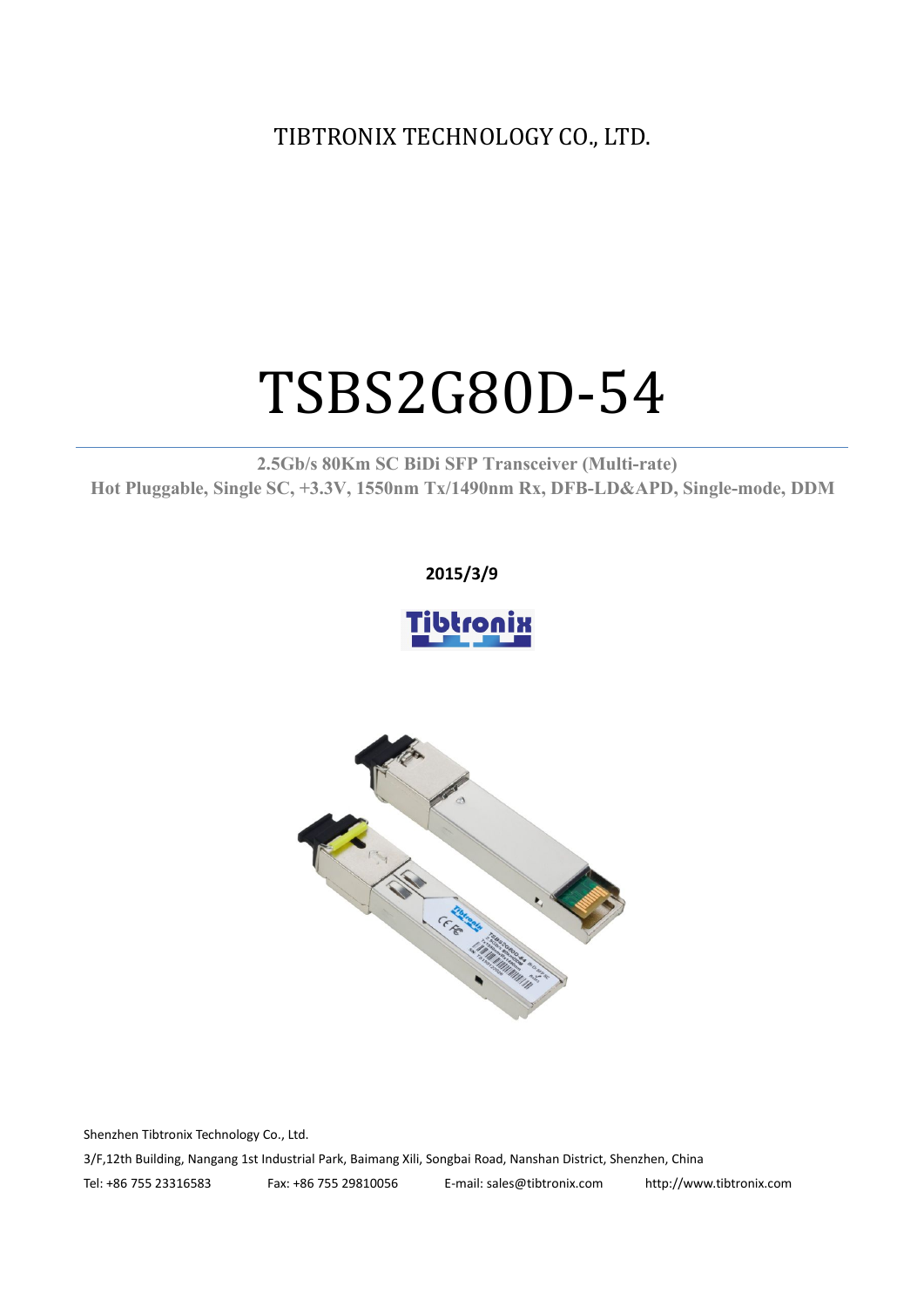#### **Features:**

- $\diamondsuit$  Up to 2.67Gb/s Data Links
- $\Leftrightarrow$  Hot-Pluggable
- $\Leftrightarrow$  Single SC connector
- $\diamond$  Up to 80 km on 9/125 µm SMF
- $\lozenge$  1550nm DFB laser transmitter
- $\lozenge$  1490nm APD photo-detector
- $\diamond$  Single +3.3V Power Supply
- $\Diamond$  Monitoring Interface Compliant with SFF-8472
- $\Diamond$  Maximum power dissipation <1W
- Industrial /Extended/ Commercial operating temperature range: -40°C to 85°C/-5°C to 85°C/-0°C to 70°C Version available
- $\Leftrightarrow$  RoHS compliant and Lead Free

#### **Applications:**

- $\diamond$  SONET OC-48 / SDH STM -16
- $\diamond$  SONET OC-12 / SDH STM -4
- $\diamond$  SONET OC-3 / SDH STM -1
- $\Diamond$  Gigabit Ethernet
- $\div$  1x/2xFibre Channel

#### **Description:**

TIBTRONIX's TSBS2G80D-54 Transceivers are a high performance, cost effective module which have a Single SC optics interface. They are compatible with the Small Form Factor Pluggable Multi-Sourcing Agreement (MSA) and Digital diagnostics functions are available via the 2-wire serial bus specified in SFF-8472.The receiver section uses a APD receiver and the transmitter uses a 1550 nm DFB laser, up to 26dB link budge ensure this module SONET OC-48 / SDH STM -16 80km application.

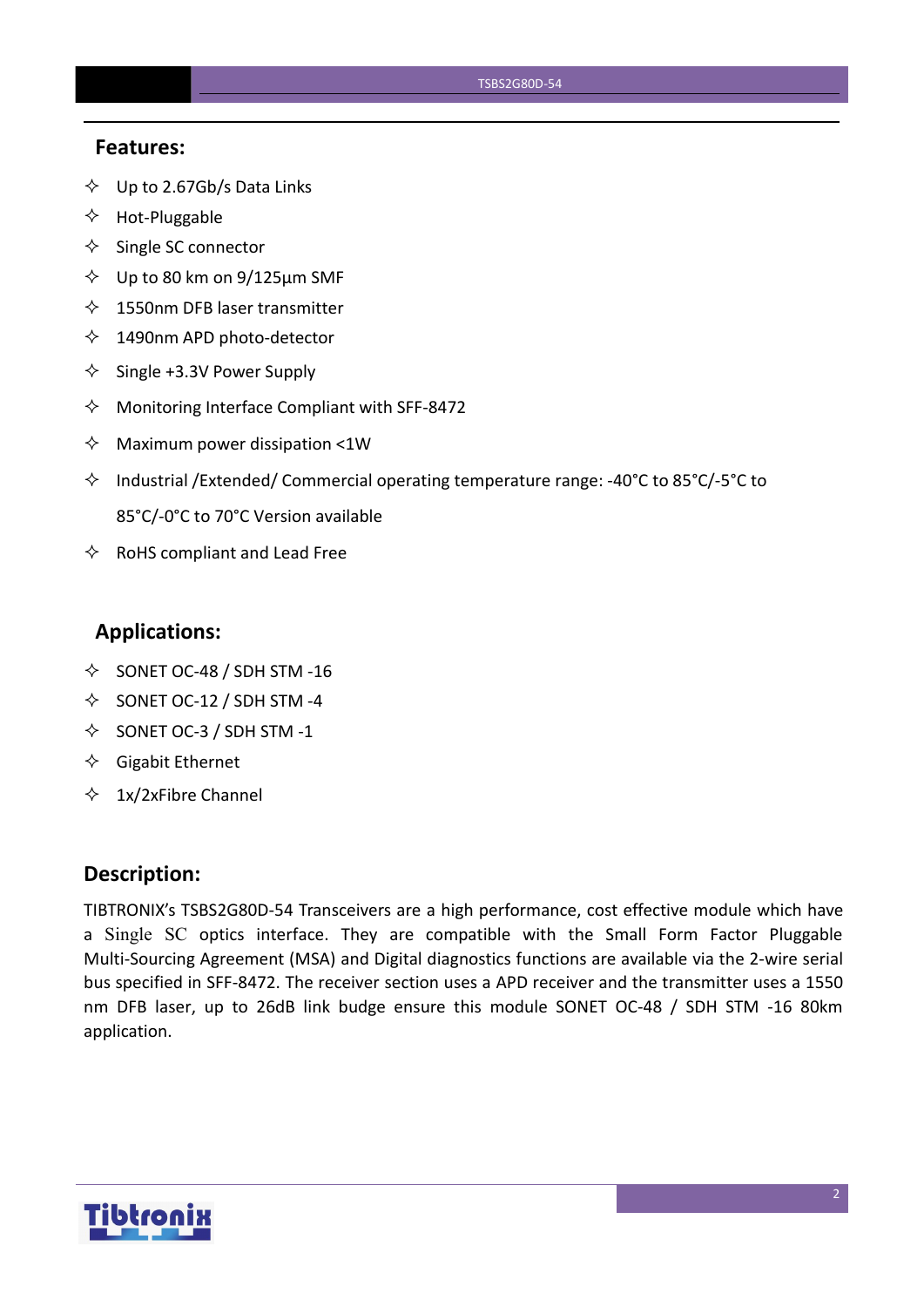# **Absolute Maximum Ratings**

| <b>Parameter</b>           | Symbol    | Min.   | <b>Typical</b> | Max.  | Unit        |
|----------------------------|-----------|--------|----------------|-------|-------------|
| <b>Storage Temperature</b> |           | $-40$  |                | $+85$ | $\sim$<br>◡ |
| <b>Supply Voltage</b>      | $V_{CC}$  | $-0.5$ |                | Δ     |             |
| <b>Relative Humidity</b>   | <b>RH</b> |        |                | 85    | %           |

# **Recommended Operating Environment:**

| Parameter                  | Symbol     | Min.      | <b>Typical</b> | Max. | Unit     |              |
|----------------------------|------------|-----------|----------------|------|----------|--------------|
|                            | Industrial |           | -40            |      | 85       | °C           |
| Case operating Temperature | Extended   | $T_C$     | $-5$           |      | 85       | $^{\circ}$ C |
|                            | Commercial |           | 0              |      | $+70$    | $^{\circ}$ C |
| <b>Supply Voltage</b>      |            | $V_{CC}$  | 3.135          |      | 3.465    | v            |
| <b>Supply Current</b>      |            | Icc       |                |      | 300      | mA           |
| Inrush Current             |            | Isurge    |                |      | $lcc+30$ | mA           |
| <b>Maximum Power</b>       |            | $P_{max}$ |                |      | 1        | W            |

# $\bullet$  Electrical Characteristics(T<sub>OP</sub> = -40 to 85°C, VCC = 3.135 to 3.465 Volts)

| <b>Parameter</b>                    | Symbol                      | Min.        | <b>Typical</b> | Max.                 | <b>Unit</b> | <b>Note</b>    |  |
|-------------------------------------|-----------------------------|-------------|----------------|----------------------|-------------|----------------|--|
| <b>Transmitter Section:</b>         |                             |             |                |                      |             |                |  |
| Input differential impedance        | $R_{in}$                    | 90          | 100            | 110                  |             |                |  |
| Single ended data input swing       | $V_{\text{in PP}}$          | 250         |                | 1200                 | $mVp-p$     |                |  |
| Transmit Disable Voltage            | $V_D$                       | $Vcc - 1.3$ |                | <b>Vcc</b>           | V           | $\overline{2}$ |  |
| <b>Transmit Enable Voltage</b>      | $\mathsf{V}_{\mathsf{EN}}$  | Vee         |                | $Vee+0.8$            | $\vee$      |                |  |
| <b>Transmit Disable Assert Time</b> | <b>T</b> <sub>dessert</sub> |             |                | 10                   | <b>us</b>   |                |  |
| <b>Receiver Section:</b>            |                             |             |                |                      |             |                |  |
| Single ended data output swing      | Vout, pp                    | 300         |                | 800                  | mv          | 3              |  |
| LOS Fault                           | Vlosfault                   | $Vcc - 0.5$ |                | V <sub>CC_host</sub> | $\vee$      | 5              |  |
| <b>LOS Normal</b>                   | V <sub>los norm</sub>       | $V_{ee}$    |                | $V_{ee}$ +0.5        | V           | 5              |  |
| Power Supply Rejection              | <b>PSR</b>                  | 100         |                |                      | mVpp        | 6              |  |

Note:

1. AC coupled.

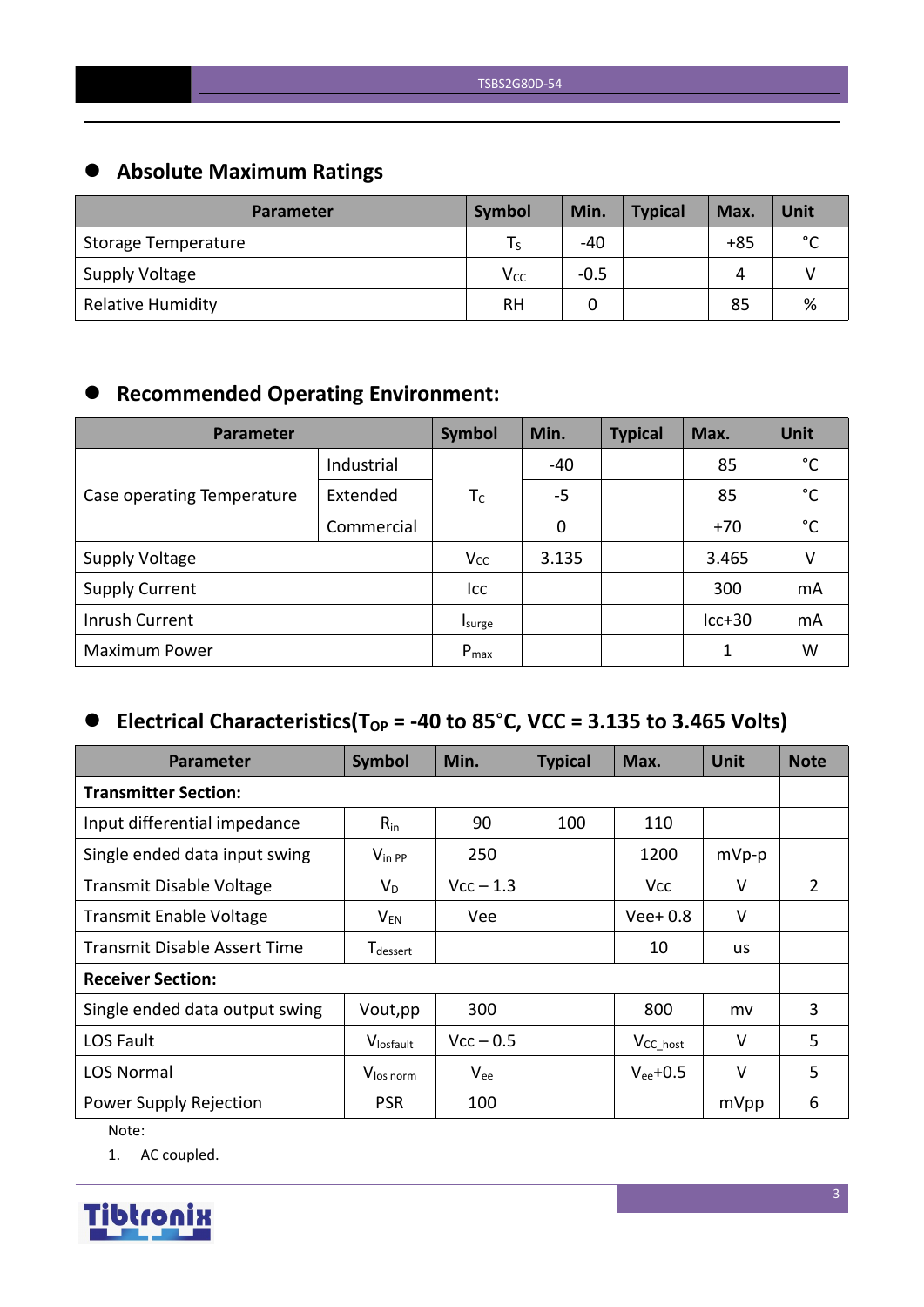- 2. Or open circuit.
- 3. Into 100 ohm differential termination.
- $4. \quad 20 80 \%$
- 5. LOS is LVTTL. Logic 0 indicates normal operation; logic 1 indicates no signal detected.
- 6. All transceiver specifications are compliant with a power supply sinusoidal modulation of 20 Hz to 1.5MHz up to specified value applied through the powersupply filtering network shown on page 23 of the Small Form-factor Pluggable (SFP) Transceiver Multi-Source Agreement (MSA), September 14, 2000.

### **Optical Parameters(TOP = -40 to 85**°**C, VCC = 3.135 to 3.465 Volts)**

| <b>Parameter</b>                                     | <b>Symbol</b>                                 | Min.  | <b>Typical</b> | Max.         | <b>Unit</b> | <b>Note</b>    |
|------------------------------------------------------|-----------------------------------------------|-------|----------------|--------------|-------------|----------------|
| <b>Transmitter Section:</b>                          |                                               |       |                |              |             |                |
| Center Wavelength                                    | $\lambda_{\rm c}$                             | 1530  | 1550           | 1570         | nm          |                |
| Spectral Width                                       | σ                                             |       |                | $\mathbf{1}$ | nm          |                |
| Side Mode Suppression Ratio                          | <b>SMSR</b>                                   | 30    |                |              | dB          |                |
| <b>Optical Output Power</b>                          | $P_{\text{out}}$                              | $-2$  |                | $+3$         | dBm         | $\mathbf{1}$   |
| <b>Extinction Ratio</b>                              | ER                                            | 8.2   |                |              | dB          |                |
| <b>Optical Rise/Fall Time</b>                        | $t_r / t_f$                                   |       |                | 260          | ps          | $\overline{2}$ |
| <b>Relative Intensity Noise</b>                      | <b>RIN</b>                                    |       |                | $-120$       | dB/Hz       |                |
| <b>Total Generated Transmitter Jitter</b>            |                                               |       |                | 0.07         | UI          |                |
| (peak to peak)                                       | $J_{TX}p-p$                                   |       |                |              |             |                |
| <b>Total Generated Transmitter Jitter</b>            | $J_{TX}$ rms                                  |       |                | 0.007        | U           |                |
| (rms)                                                |                                               |       |                |              |             |                |
| Eye Mask for Optical Output                          | Compliant with eye mask Telcordia GR-253-GORE |       |                |              |             |                |
| <b>Receiver Section:</b>                             |                                               |       |                |              |             |                |
| <b>Optical Input Wavelength</b>                      | $\lambda_c$                                   | 1470  | 1490           | 1510         | nm          |                |
| Receiver Overload                                    | $P_{ol}$                                      | $-9$  |                |              | dBm         | $\overline{3}$ |
| <b>RX Sensitivity</b>                                | Sen                                           |       |                | $-28$        | dBm         | $\overline{3}$ |
| RX LOS Assert                                        | LOS <sub>A</sub>                              | $-45$ |                |              | dBm         |                |
| RX LOS De-assert                                     | LOS <sub>D</sub>                              |       |                | $-29$        | dBm         |                |
| RX LOS Hysteresis                                    | LOS <sub>H</sub>                              | 0.5   |                |              | dB          |                |
| <b>General Specifications:</b>                       |                                               |       |                |              |             |                |
| Data Rate                                            | <b>BR</b>                                     | 155   |                | 2667         | Mb/s        |                |
| <b>Bit Error Rate</b>                                | <b>BER</b>                                    |       |                | $10^{-12}$   |             |                |
| Max. Supported Link Length on<br>9/125µm SMF@2.5Gb/s | L <sub>MAX</sub>                              |       | 80             |              | km          |                |

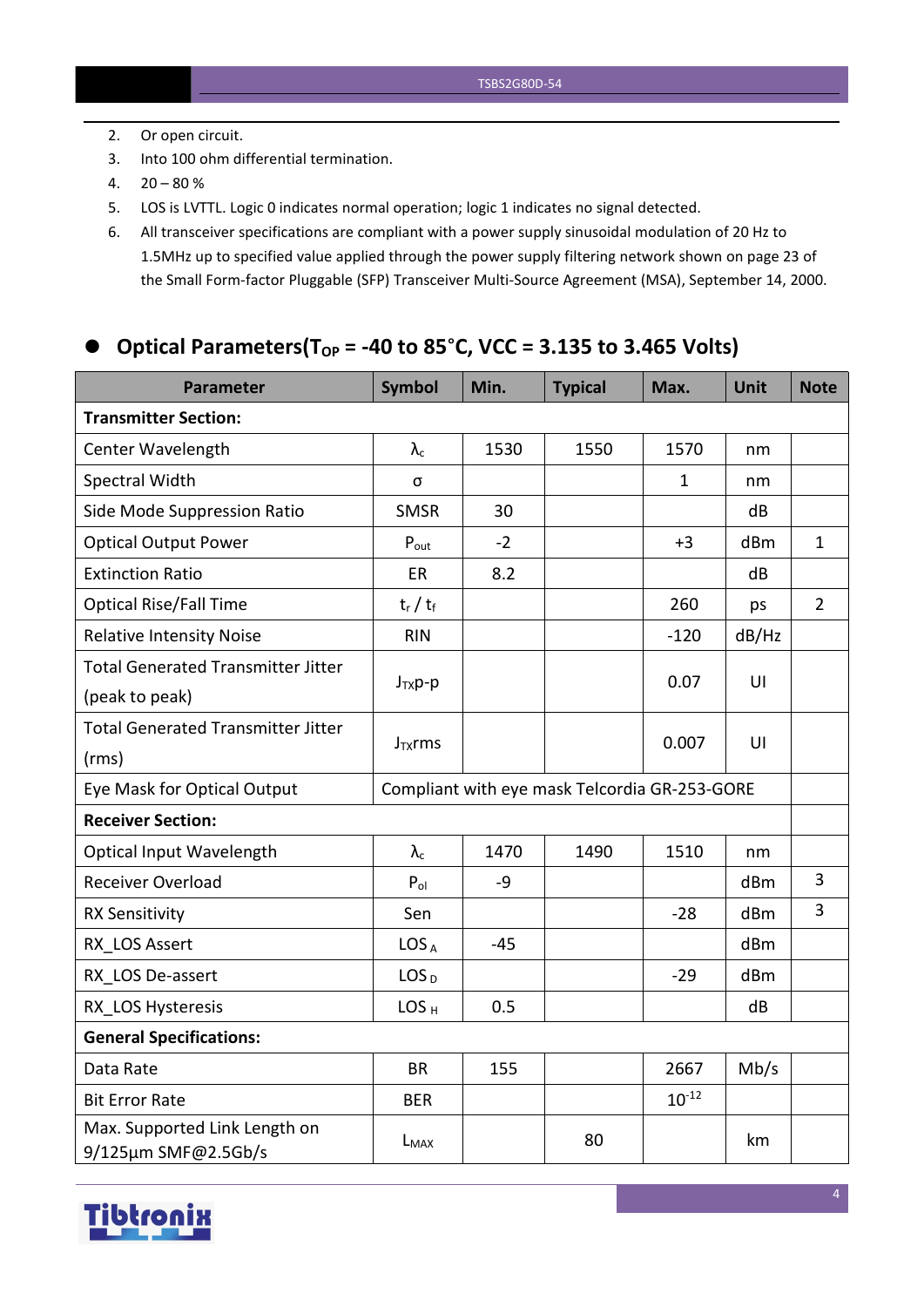| <b>TSBS2G80D-54</b> |
|---------------------|
|                     |

#### Note

- 1. The optical power is launched into SMF.
- 2. 20-80%.
- 3. Measured with PRBS  $2^{7-1}$  at  $10^{-12}$  BER

# **Pin Assignment**

Diagram of Host Board Connector Block Pin Numbers and Name



**Diagram of Host Board Connector Block Pin Numbers and Names**

# **Pin Function Definitions**

| <b>Pin No</b> | <b>Name</b>        | <b>Function</b>                     | <b>Plug Seq</b> | <b>Notes</b> |
|---------------|--------------------|-------------------------------------|-----------------|--------------|
|               | VeeT               | <b>Transmitter Ground</b>           | 1               |              |
| 2             | <b>TX Fault</b>    | <b>Transmitter Fault Indication</b> | 3               |              |
| 3             | <b>TX Disable</b>  | <b>Transmitter Disable</b>          | 3               | 2            |
| 4             | MOD-DEF2           | <b>Module Definition</b>            | 2               | 3            |
| 5             | MOD-DEF1           | Module Definition 1                 | 3               | 3            |
| 6             | MOD-DEF0           | Module Definition 0                 | 3               | 3            |
|               | <b>Rate Select</b> | Not Connected                       | 3               | 4            |
| 8             | <b>LOS</b>         | Loss of Signal                      | 3               | 5            |
| 9             | <b>VeeR</b>        | <b>Receiver Ground</b>              | 1               | 1            |
| 10            | <b>VeeR</b>        | <b>Receiver Ground</b>              | 1               | 1            |
| 11            | <b>VeeR</b>        | <b>Receiver Ground</b>              |                 | 1            |
| 12            | RD-                | Inv. Received Data Out              | 3               | 6            |

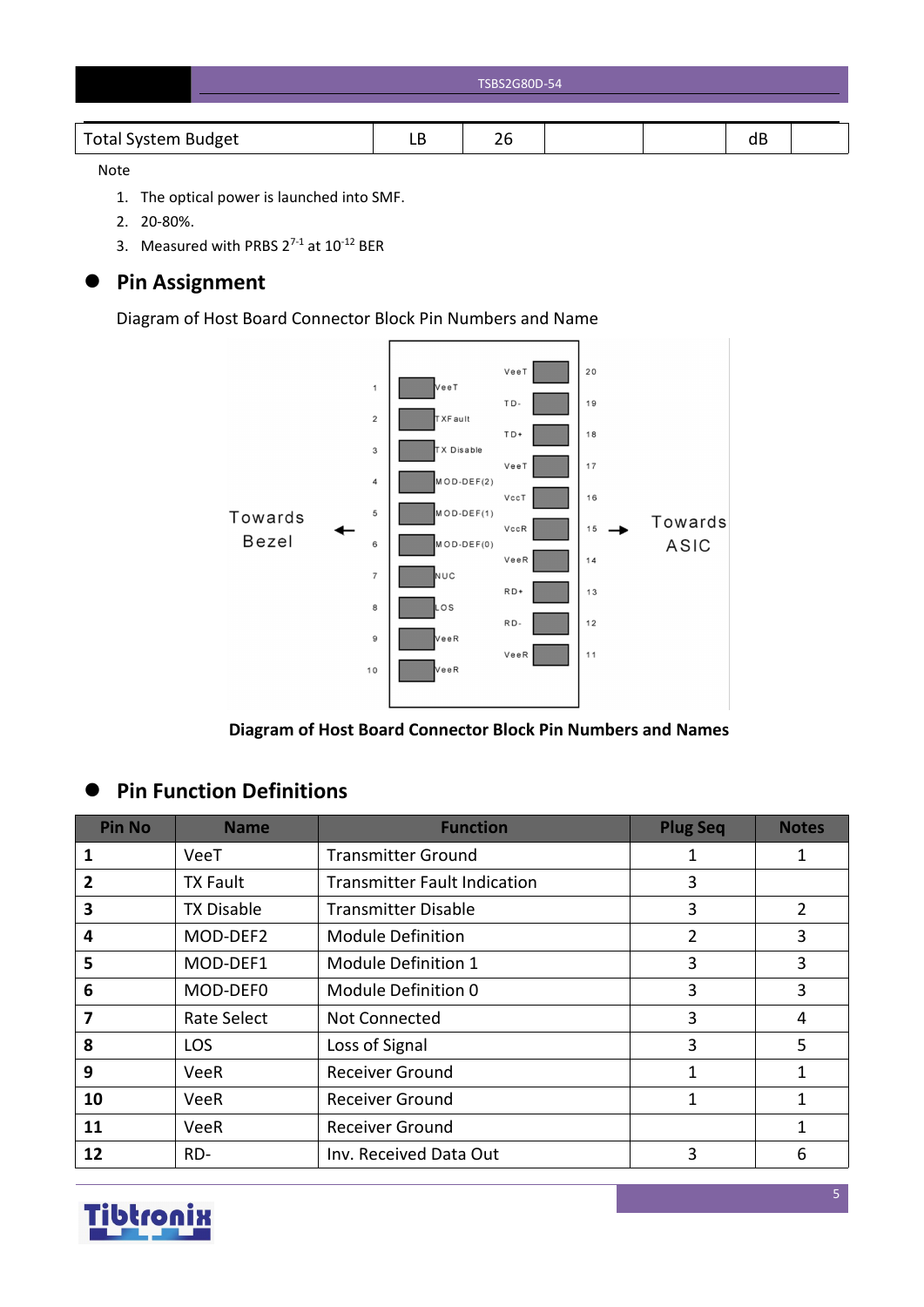TSBS2G80D-54

| <b>Received Data Out</b><br>$RD+$<br>13<br>b<br>Receiver Ground<br>14<br>VeeR<br>15<br><b>VccR</b><br><b>Receiver Power</b><br>16<br><b>VccT</b><br><b>Transmitter Power</b><br>VeeT<br><b>Transmitter Ground</b><br>17<br>18<br>Transmit Data In<br>TD+<br>6<br>19<br>TD-<br>Inv. Transmit In<br>э.<br>6<br>VeeT<br><b>Transmitter Ground</b><br>20 |  |  |  |
|------------------------------------------------------------------------------------------------------------------------------------------------------------------------------------------------------------------------------------------------------------------------------------------------------------------------------------------------------|--|--|--|
|                                                                                                                                                                                                                                                                                                                                                      |  |  |  |
|                                                                                                                                                                                                                                                                                                                                                      |  |  |  |
|                                                                                                                                                                                                                                                                                                                                                      |  |  |  |
|                                                                                                                                                                                                                                                                                                                                                      |  |  |  |
|                                                                                                                                                                                                                                                                                                                                                      |  |  |  |
|                                                                                                                                                                                                                                                                                                                                                      |  |  |  |
|                                                                                                                                                                                                                                                                                                                                                      |  |  |  |
|                                                                                                                                                                                                                                                                                                                                                      |  |  |  |

**Notes:**

- 1. Circuit ground is internally isolated from chassis ground.
- 2. Laser output disabled on TDIS >2.0V or open, enabled on TDIS <0.8V.
- 3. Should be pulled up with 4.7k 10 kohms on host board to a voltage between 2.0V and 3.6V. MOD DEF(0) pulls line low to indicate module is plugged in.
- 4. Rate select is not used
- 5. LOS is open collector output. Should be pulled up with 4.7k 10 kohms on host board to a voltage between 2.0V and 3.6V. Logic 0 indicates normal operation; logic 1 indicates loss of signal.
- 6. AC Coupled

### **SFP Module EEPROM Information and Management**

The SFP modules implement the 2-wire serial communication protocol as defined in the SFP -8472. The serial ID information of the SFP modules and Digital Diagnostic Monitor parameters can be accessed through the  $I^2C$  interface at address A0h and A2h. The memory is mapped in Table 1. Detailed ID information (A0h) is listed in Table 2. And the DDM specification at address A2h. For more details of the memory map and byte definitions, please refer to the SFF-8472, "Digital Diagnostic Monitoring Interface for Optical Transceivers". The DDM parameters have been internally calibrated.

**Table 1.** Digital Diagnostic Memory Map (Specific Data Field Descriptions)



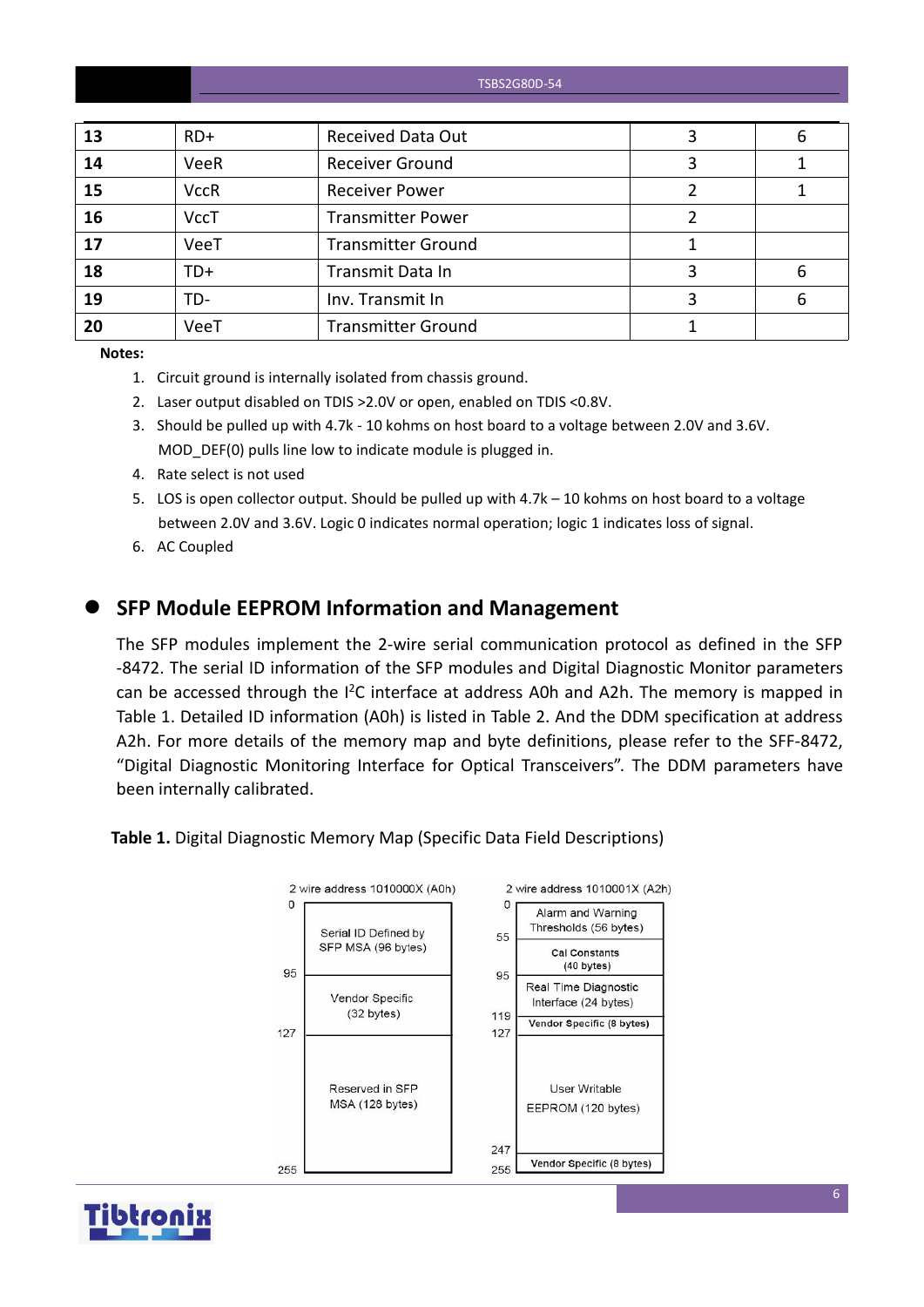|                               |                           | <b>Table 2</b> - LEPNONI SCHALID INCHIOLY COILCHLS (AUIT) |                                                                                                          |
|-------------------------------|---------------------------|-----------------------------------------------------------|----------------------------------------------------------------------------------------------------------|
| <b>Data</b><br><b>Address</b> | Length<br>(Byte)          | <b>Name of</b><br>Length                                  | <b>Description and Contents</b>                                                                          |
| <b>Base ID Fields</b>         |                           |                                                           |                                                                                                          |
| $\mathbf 0$                   | $\mathbf{1}$              | Identifier                                                | Type of Serial transceiver (03h=SFP)                                                                     |
| $\mathbf{1}$                  | $\mathbf 1$               | Reserved                                                  | Extended identifier of type serial transceiver (04h)                                                     |
| $\overline{2}$                | $\mathbf{1}$              | Connector                                                 | Code of optical connector type (07=LC)                                                                   |
| $3 - 10$                      | 8                         | Transceiver                                               |                                                                                                          |
| 11                            | 1                         | Encoding                                                  | NRZ(03h)                                                                                                 |
| 12                            | 1                         | BR, Nominal                                               | Nominal baud rate, unit of 100Mbps                                                                       |
| $13 - 14$                     | $\overline{2}$            | Reserved                                                  | (0000h)                                                                                                  |
| 15                            | $\mathbf{1}$              | Length(9um)                                               | Link length supported for 9/125um fiber, units of 100m                                                   |
| 16                            | $\mathbf{1}$              | Length(50um)                                              | Link length supported for 50/125um fiber, units of 10m                                                   |
| 17                            | $\mathbf{1}$              | Length(62.5um)                                            | Link length supported for 62.5/125um fiber, units of<br>10 <sub>m</sub>                                  |
| 18                            | $\mathbf{1}$              | Length(Copper)                                            | Link length supported for copper, units of meters                                                        |
| 19                            | $\mathbf{1}$              | Reserved                                                  |                                                                                                          |
| $20 - 35$                     | 16                        | Vendor Name                                               | SFP vendor name: TIBTRONIX                                                                               |
| 36                            | 1                         | Reserved                                                  |                                                                                                          |
| 37-39                         | 3                         | Vendor OUI                                                | SFP transceiver vendor OUI ID                                                                            |
| 40-55                         | 16                        | Vendor PN                                                 | Part Number: "TSBS2G80D-54" (ASCII)                                                                      |
| 56-59                         | 4                         | Vendor rev                                                | Revision level for part number                                                                           |
| 60-62                         | 3                         | Reserved                                                  |                                                                                                          |
| 63                            | $\mathbf{1}$              | <b>CCID</b>                                               | Least significant byte of sum of data in address 0-62                                                    |
| <b>Extended ID Fields</b>     |                           |                                                           |                                                                                                          |
| 64-65                         | 2                         | Option                                                    | Indicates which optical SFP signals are implemented<br>(001Ah = LOS, TX_FAULT, TX_DISABLE all supported) |
| 66                            | $\mathbf{1}$              | BR, max                                                   | Upper bit rate margin, units of %                                                                        |
| 67                            | $\mathbf{1}$              | BR, min                                                   | Lower bit rate margin, units of %                                                                        |
| 68-83                         | 16                        | Vendor SN                                                 | Serial number (ASCII)                                                                                    |
| 84-91                         | 8                         | Date code                                                 | TIBTRONIX's Manufacturing date code                                                                      |
| 92-94                         | 3                         | Reserved                                                  |                                                                                                          |
| 95                            | $\mathbf{1}$              | <b>CCEX</b>                                               | Check code for the extended ID Fields (addresses 64 to<br>94)                                            |
|                               | Vendor Specific ID Fields |                                                           |                                                                                                          |
| 96-127                        | 32                        | Readable                                                  | TIBTRONIX specific date, read only                                                                       |
| 128-255                       | 128                       | Reserved                                                  | Reserved for SFF-8079                                                                                    |

# **Table 2** - EEPROM Serial ID Memory Contents (**A0h**)

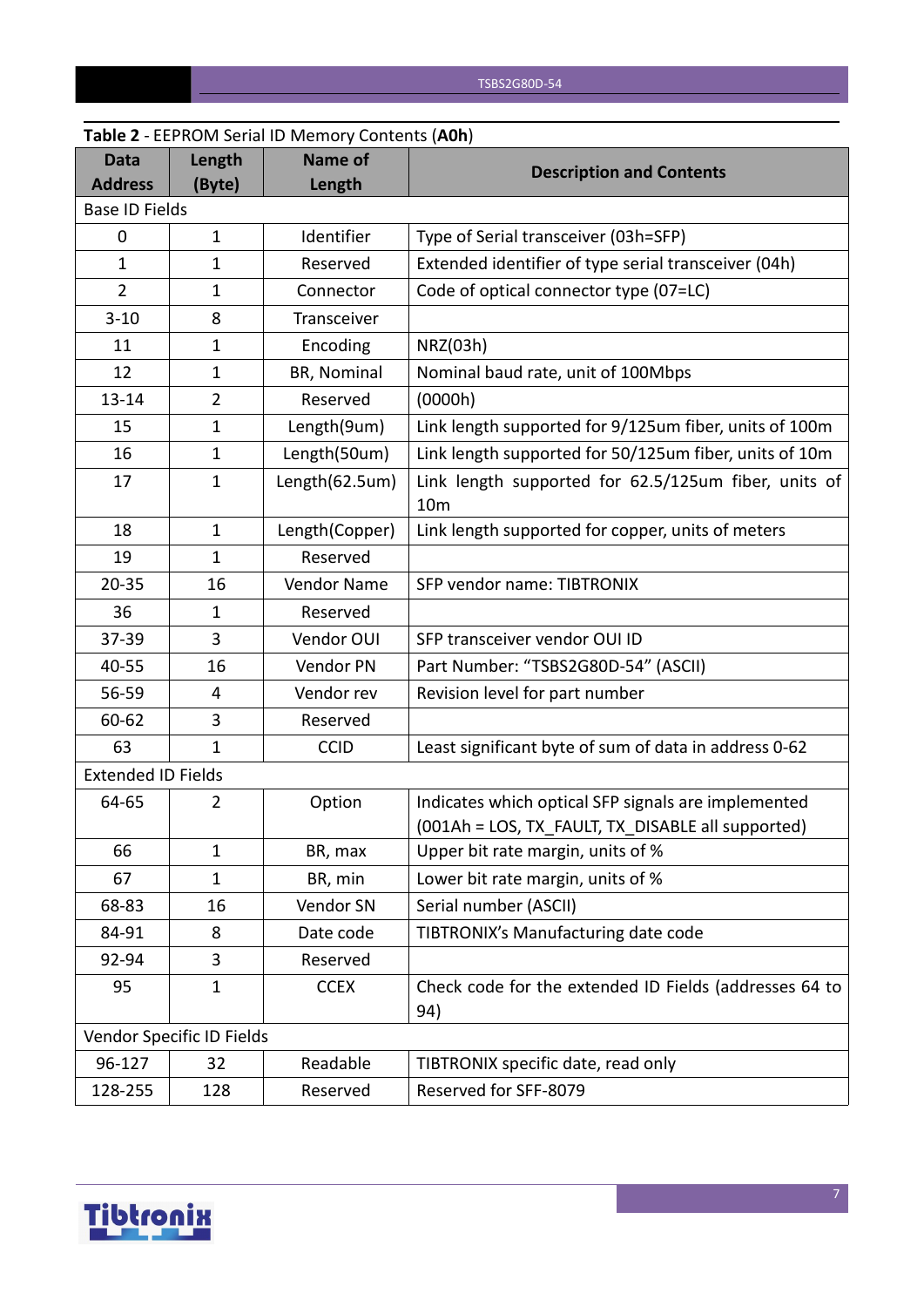# **Digital Diagnostic Monitor Characteristics**

| <b>Data Address</b> | Parameter                           | <b>Accuracy</b> | <b>Unit</b> |
|---------------------|-------------------------------------|-----------------|-------------|
| 96-97               | Transceiver Internal Temperature    | ±3.0            | $\circ$     |
| 100-101             | Laser Bias Current                  | ±10             | %           |
| 100-101             | Tx Output Power                     | ±3.0            | dBm         |
| 100-101             | Rx Input Power                      | ±3.0            | dBm         |
| 100-101             | <b>VCC3</b> Internal Supply Voltage | ±3.0            | %           |

# **Regulatory Compliance**

The TSBS2G80D-54 complies with international Electromagnetic Compatibility (EMC) and international safety requirements and standards (see details in Table following).

| Electrostatic Discharge       | MIL-STD-883E                  | Class 1(>1000 V)              |
|-------------------------------|-------------------------------|-------------------------------|
| (ESD) to the Electrical Pins  | Method 3015.7                 |                               |
| Electrostatic Discharge (ESD) | IEC 61000-4-2                 | Compatible with standards     |
| to the Single SC Receptacle   | GR-1089-CORE                  |                               |
| Electromagnetic               | FCC Part 15 Class B           | Compatible with standards     |
| Interference (EMI)            | EN55022 Class B (CISPR 22B)   |                               |
|                               | <b>VCCI Class B</b>           |                               |
| Laser Eye Safety              | FDA 21CFR 1040.10 and 1040.11 | Compatible with Class 1 laser |
|                               | EN60950, EN (IEC) 60825-1,2   | product.                      |

# **Recommended Circuit**

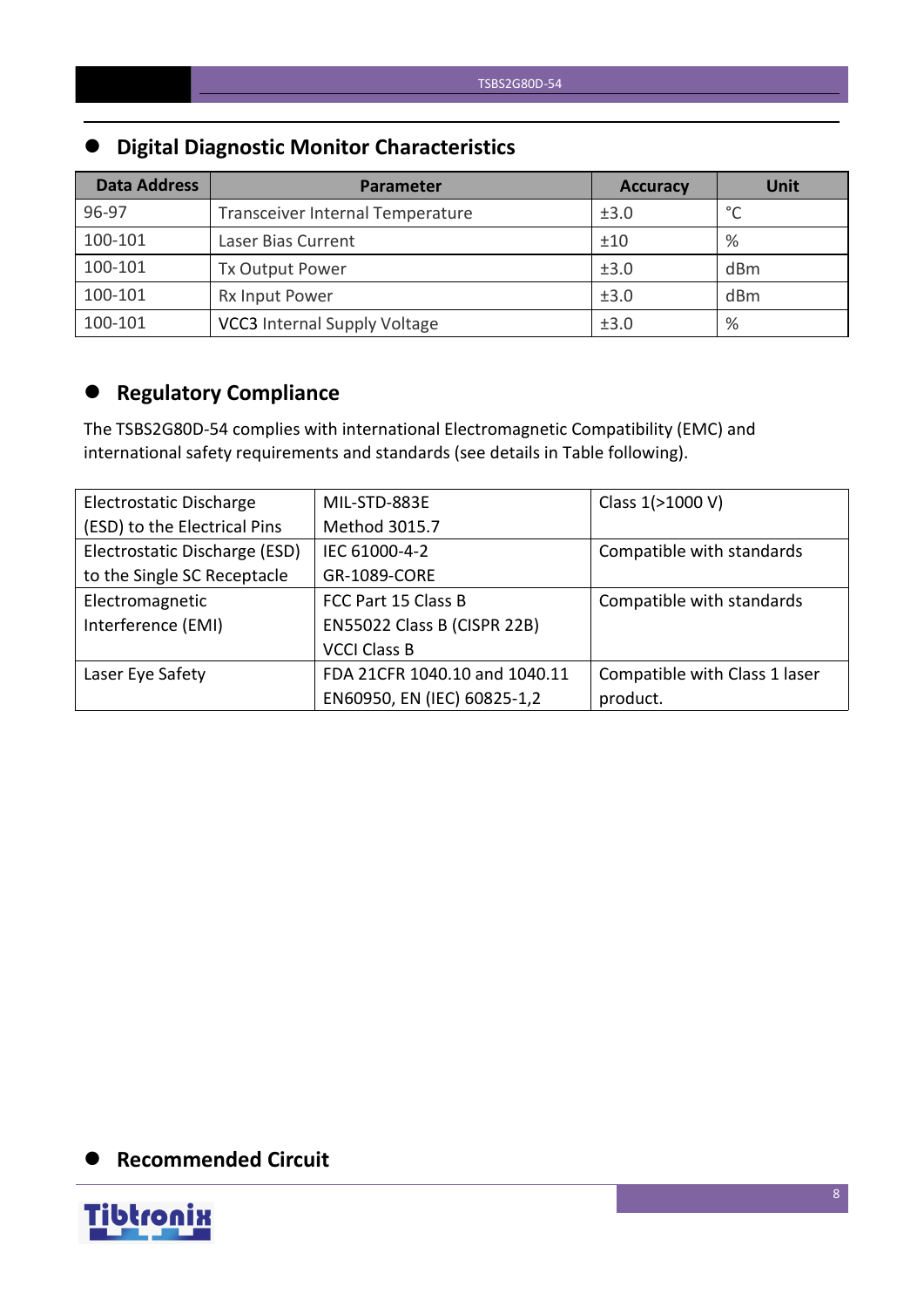#### TSBS2G80D-54



**SFP Host Recommended Circuit**

### **Mechanical Dimensions**





**Mechanical Drawing**

TIBTRONIX reserves the right to make changes to the products or information contained herein